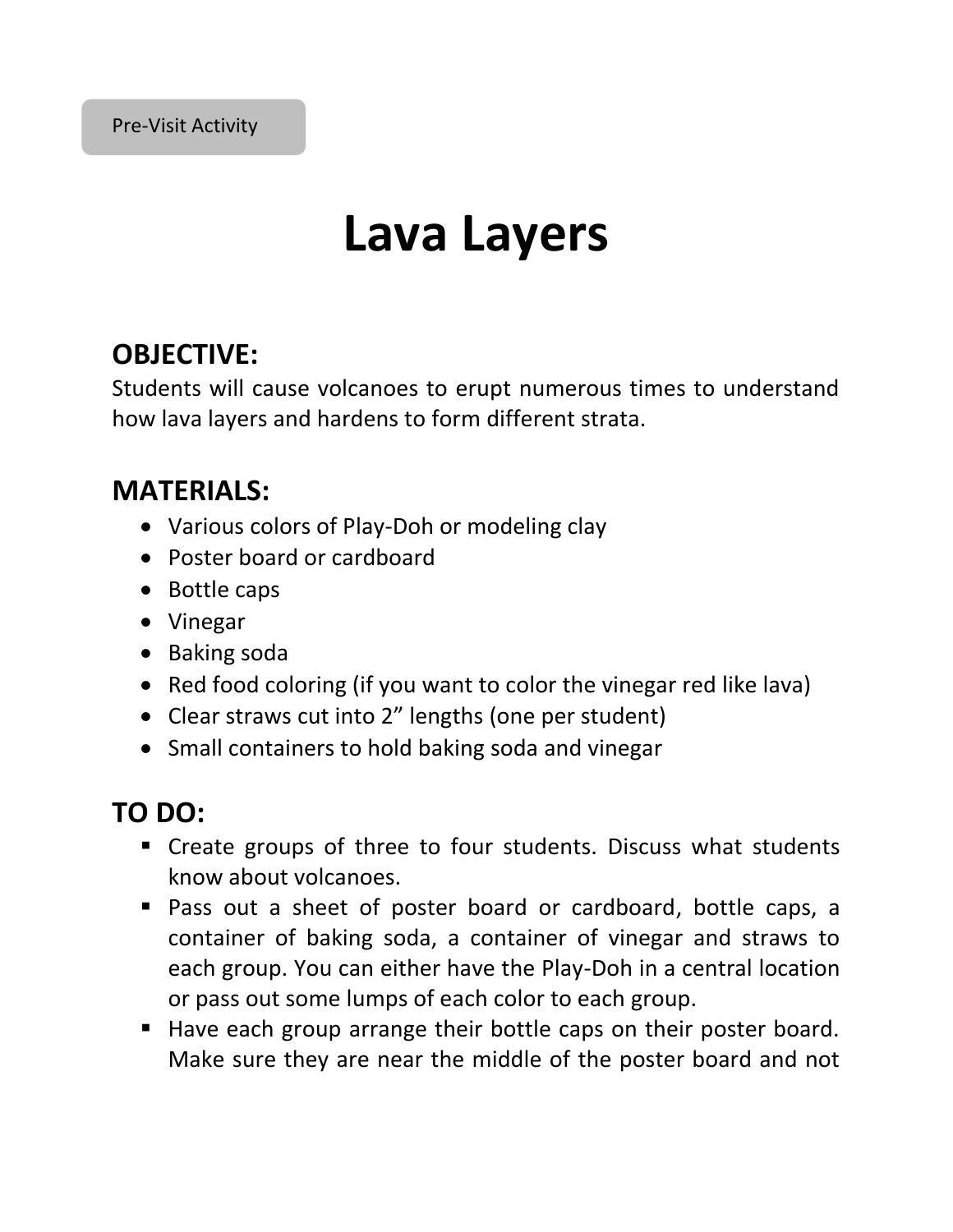on the edges. If you only give each group one bottle cap they can put it right in the middle of the board.

- Have one student from each group fill their bottle cap about three quarters full of baking soda.
- Have a different student from each group gently pour vinegar into the bottle cap until the chemical reaction takes place and the lava starts spilling over the sides.
- Have the next student select **ONE** color of Play-Doh or clay and spread it over the entire lava flow.
- Repeat these steps several times. Make sure each student does a different job after each rotation and that the student who is spreading the Play-Doh or clay selects a different color for each spread.
- When you have decided that the students have erupted their volcanoes enough times, have them each take a straw and stick it all the way through the Play-Doh or clay layers. When they pull the straw out, they will have a core sample of strata. Discuss with the class what they know about strata. Ask them if the layer on the bottom is older than the layer on the top.

### **What's Going On?**

Volcanic eruptions produce gas, ash and lava. Volcanoes that erupt explosively tend to quickly use up their fuel; volcanoes that erupt gradually will often continuously expel lava, ash and dust for days, weeks or even years. These gradually erupting volcanoes are often over what scientists call a hot spot. A hot spot is a fissure or crack in the earth's crust where magma will constantly seep through. After thousands (or millions) of years land will form. If magma continues to flow out of the crack, volcanoes will form. The intense pressure beneath the volcano will cause it to erupt and the lava will form new land. Volcanoes also form igneous rocks. The Hawaiian Islands were formed over a hot spot. As the plates moved and the continents drifted,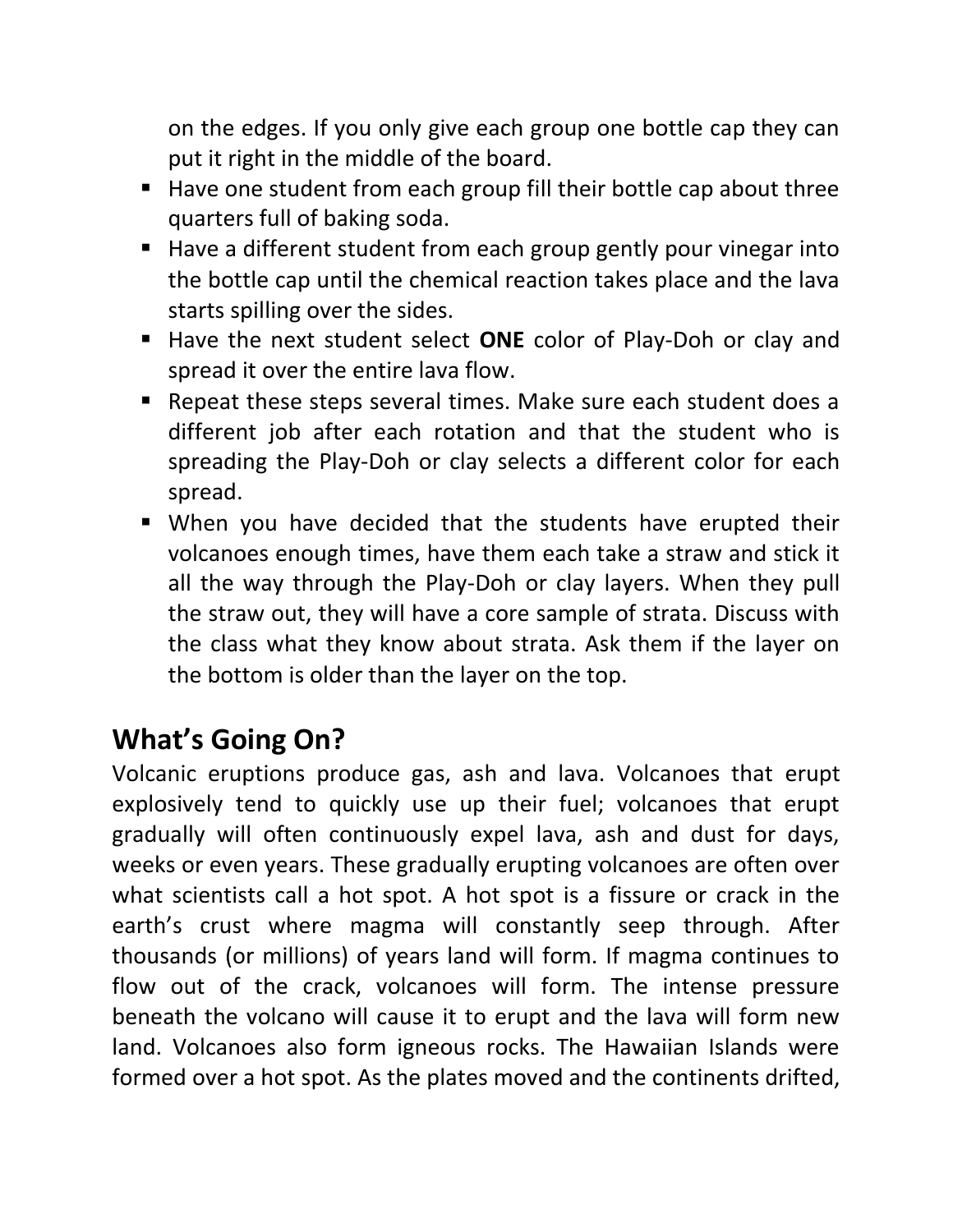the hot spot shifted forming multiple islands. A new island is being formed as you read this!

Volcanoes form **igneous rocks**, one of the three rocks part of the **rock cycle.** After time, erosion and weathering can break down igneous rocks into tiny sediments. These sediments will stack on top of one another creating layers. The weight of the layers will compact the tiny sediments into a rock called a **sedimentary rock**. Igneous rocks and sedimentary rocks can be altered radically if they are subjected to intense heat and pressure. These rocks are called **metamorphic rocks**. Metamorphic rocks can also break down and become sedimentary rocks. All three types of rocks – igneous, sedimentary and metamorphic can melt in the intense heat of magma. When lava erupts from a volcano it hardens into igneous rock.

Core samples are often taken by scientists when they are doing research in a difficult environment. They will take a sample of something so that they can take it back to a lab and study it under sterile conditions. Scientists who study in Antarctica often take core samples of ice to determine how old the ice is and to study extremophile life. Extremophiles are life forms that live in harsh conditions.

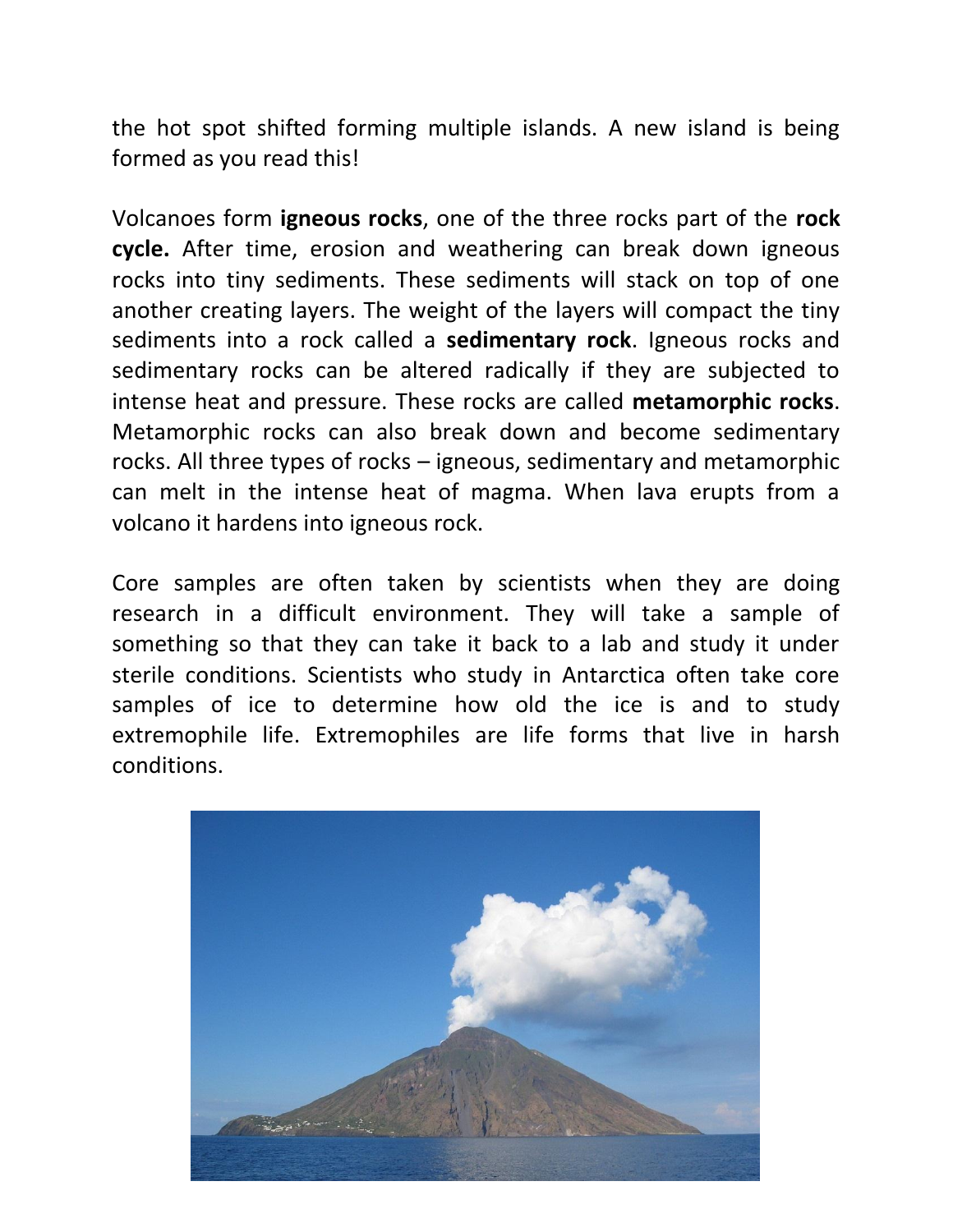# **Rock Journal**

### **OBJECTIVE:**

Students will learn the diversity of the rocks by keeping a daily journal of any rocks they collect at home and school.

### **MATERIALS:**

- Journal
- Pens, pencils, colored pencils and markers
- Computers and iPads
- Camera
- Pennies
- **•** Glass
- Steel files (nails)
- Streak plates
- Various recyclables (for display box)
- Small baggies

### **To Do:**

 Students can either do this activity independently or with a group of classmates.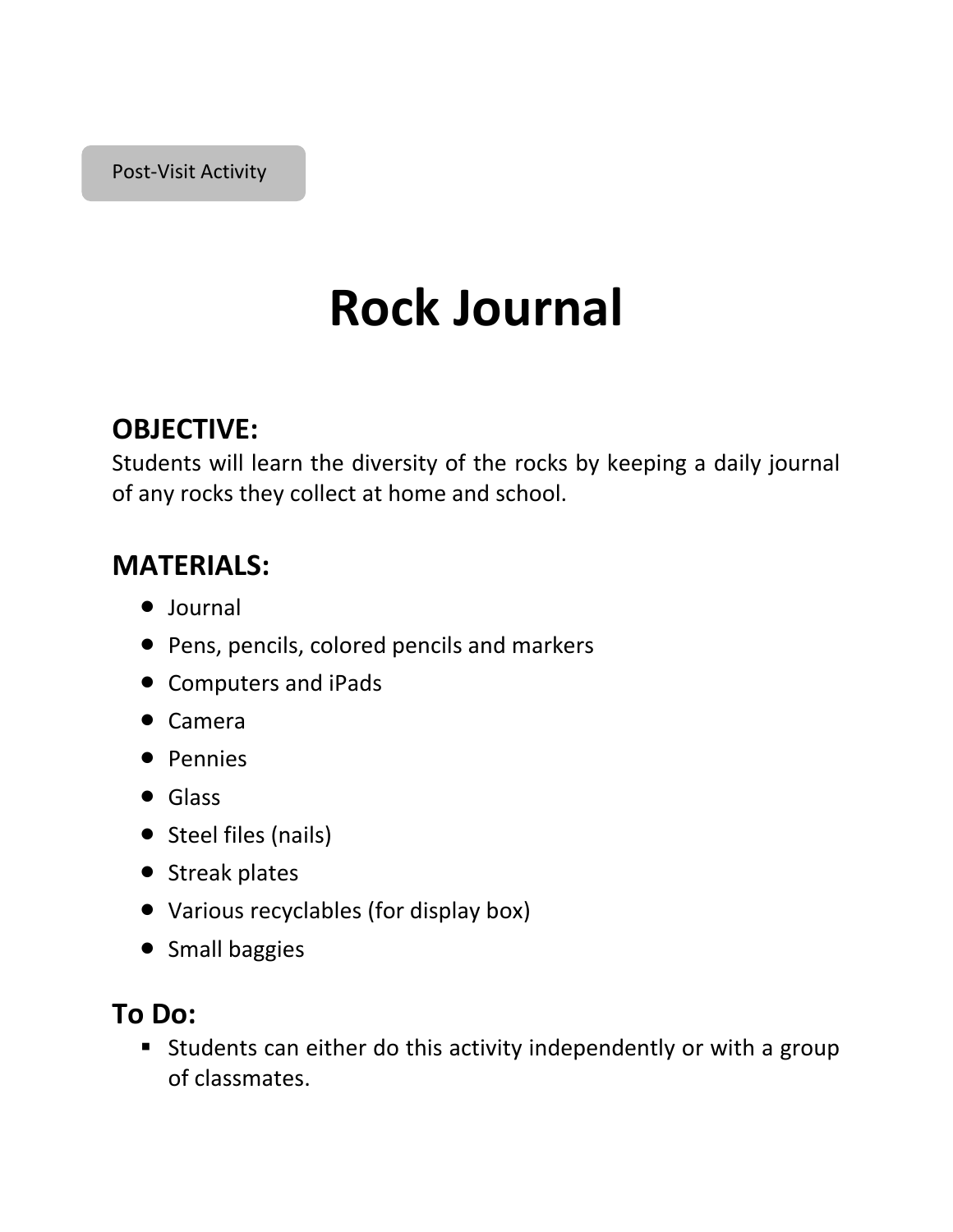- I In class, have your students design a rock journal that they can carry with them during recess, lunch, after school or at home.
- When your students are out of the classroom, make sure they carry a pencil with them so that they can do a quick sketch of any rocks they encounter and write down a few notes about the interesting characteristics of the rock. Students will also want to carry a few baggies to transport their rocks. If you have cameras available students can also take pictures of the rocks.
- While in class, students can use iPads or computers to research the rocks they have collected. If pennies, glass and steel files (nails) are available, students can perform Moh's test to determine the rocks hardness. If streak plates are available, students can also test for streak. By performing these tests, students can start to narrow down the name of the rock they have collected. Students can also build a box out of recyclable items so that they can display their rocks.

| <b>Hardness</b> | <b>Mineral</b>  |
|-----------------|-----------------|
| 1               | Talc            |
| 2               | Gypsum          |
| 3               | Calcite         |
| 4               | <b>Fluorite</b> |
| 5               | Apatite         |
| 6               | Orthoclase      |
| 7               | Quartz          |
| 8               | <b>Topaz</b>    |
| 9               | Corundum        |
|                 | Diamond         |

Here is an example of mineral hardness:

Here is the hardness of your test items. If a collected rock is scratched with a fingernail it would have a hardness of **2.5** and fall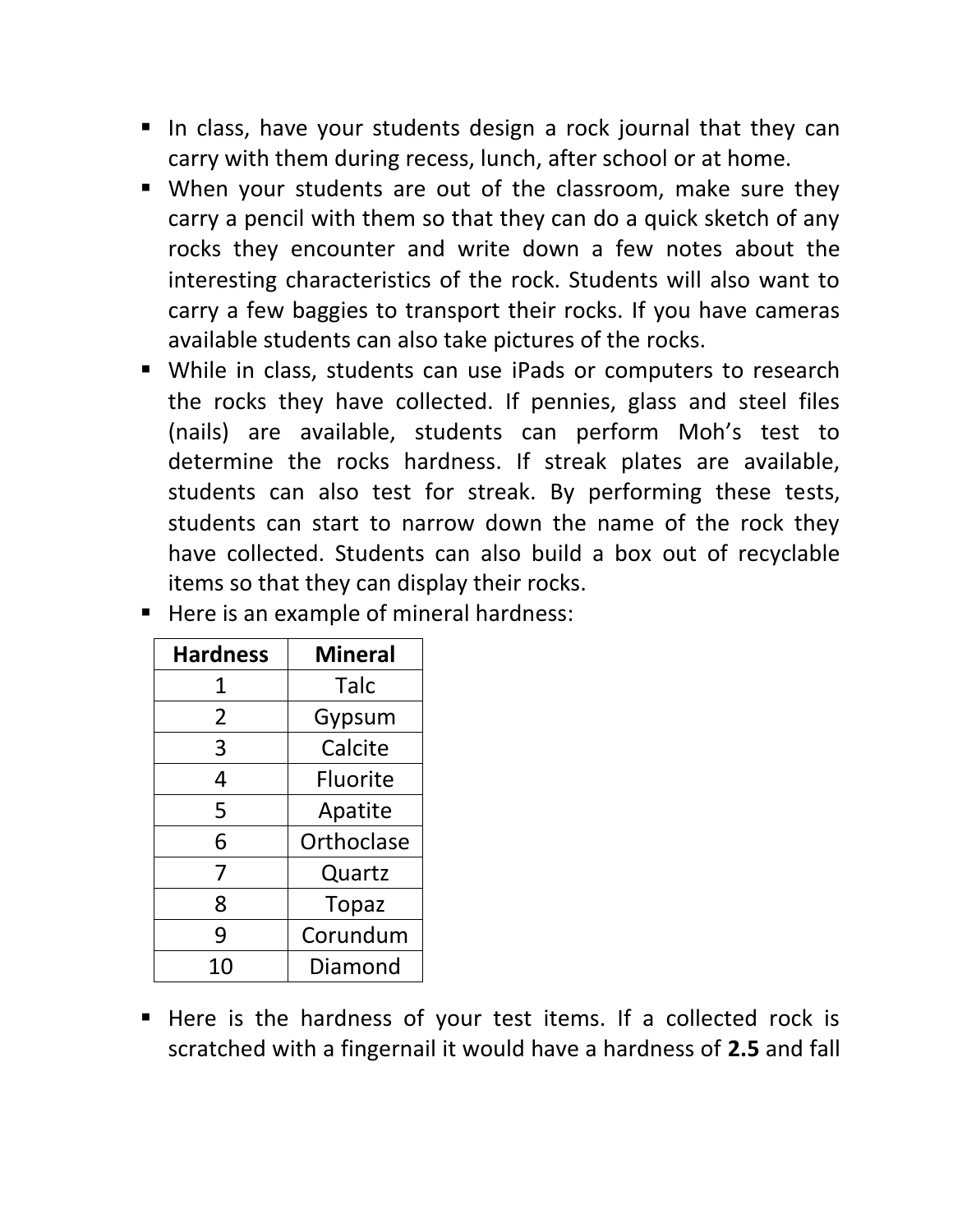between gypsum and calcite. If it takes a steel nail to scratch the rock it will have a hardness greater than orthoclase.

**2.5 –** Fingernail **3 –** Copper penny **6-7 –** Glass **7+ -** Steel File

### **What's going on?**

Geologists often take a journal when they are studying in the field. This way they can take detailed notes of rocks and minerals without disturbing, changing or harming the natural environment. Also, in many places where geologists want to study rocks, there are laws prohibiting the collection of any natural resource within the area. A journal and a camera come in mighty handy when you're in a National Park or protected preserve! Be sure to let your students know that if they are collecting rocks outside of school or their home that they are aware of these laws.

### **Vocabulary:**

**Igneous Rock -** Rocks formed by the cooling and solidifying of molten materials. Igneous rocks can form beneath the Earth's surface, or at its surface, as lava.

**Sedimentary Rock -** Rock that has formed through the deposition and solidification of sediment, especially sediment transported by water (rivers, lakes, and oceans), ice (glaciers), and wind. Sedimentary rocks are often deposited in layers, and frequently contain fossils.

**Metamorphic Rock -** Rock that was once one form of rock but has changed to another under the influence of heat, pressure, or some other agent without passing through a liquid phase.

**Rock Cycle –** A continuous process by which rocks are created, changed from one form to another, destroyed, and then formed again.